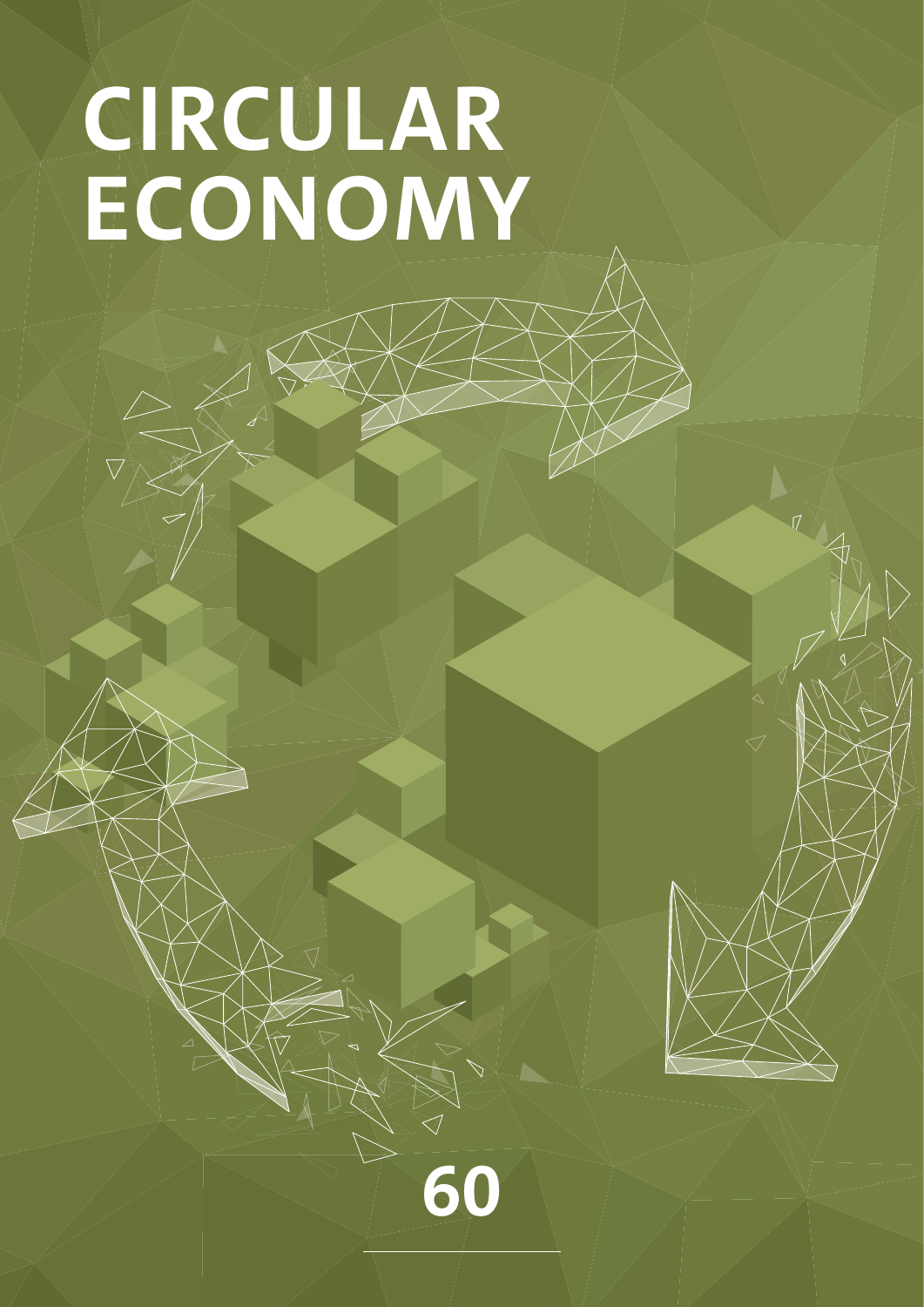# **CIRCULAR ECONOMY**

#### **STRENGTHENING THE CIRCULAR ECONOMY**

The finite nature of natural resources and the social and environmental consequences of mining raw materials make uncoupling economic growth from resource consumption and the development of a circular economy key sustainability topics. Against this background, businesses such as the Volkswagen Group face tighter legal regulation and increasing pressure from their stakeholders' expectations. They also recognize extensive opportunities to tap into new business models and markets or to give themselves an edge in the competition for limited resources with changed use concepts.

The Volkswagen Group created concepts for the reconditioning and recycling of vehicle components early on. One important driver of the circular economy is the ongoing decarbonization of the Volkswagen Group. The growing use of secondary materials and the establishment of closed loops of materials help to significantly reduce our CO₂ emissions.

In the NEW AUTO Group strategy, the circular economy has been defined as a focus topic within the central Group initiatives on sustainability. In the strategic design of this action area, we orient ourselves on the existing "goTOzero" mission statement. With this the Volkswagen Group is setting itself the target of, among other things, further improving its resource efficiency and promoting reuse and recycling approaches in the areas of materials, energy and water.

盯  $>$  Environmental Management

#### **MANAGEMENT APPROACH TO THE CIRCULAR ECONOMY**

We want to intensify our efforts for a transition to a loop-oriented and resource-conserving way of doing business and to combine our projects and measures into a holistic approach. On the way to this, we are in close communication with our stakeholders and also with legislators and actors in politics and society. We also rely on alliances and the implementation of joint projects with various partners, such as suppliers, plant manufacturers or the recycling sector.

Circular economy is a key issue in Group Initiative 6 of the "NEW AUTO – Mobility for Generations to Come" Group strategy. Oliver Blume, member of the Board of Management of Volkswagen AG, "Sport & Luxury" brand group, and Dr. Manfred Döss, member of the Board of Management responsible for Integrity and Legal Affairs, are responsible for Group Initiative 6 as the Board tandem. We are currently in the process of putting the objectives in concrete terms. The Volkswagen Group is planning to add further KPIs that indicate progress in the area of the circular economy to the existing KPIs (DCI, reduction of the environmental impact of production). The most important measures that we want to take to implement the circular-economy strategy include further clarifying targets and indicators and also realizing circular

business models for the most important components and materials, such as batteries, steel, aluminum or plastics.

We are currently developing our own working structure at Group level for managing the activities. This builds on the work of committees such as the Group Steering Committee for the Environment and Energy, the Group Steering Committee for Sustainability, the Group Steering Committee for Product Recycling and the Group Working Committee for Environment Product. In terms of measures, in production we focus on creating the most closed material loops possible with innovative recycling approaches and on using renewable raw materials and materials produced with low emissions.

#### **OUR GOAL: CLOSED MATERIAL LOOPS**

We are stepping up efforts to use material loops in our production processes. When selecting raw materials, we opt for recycled ones obtained from production waste or end-of-life products. When developing new vehicles, we pay attention to the recyclability of the required materials, using high-quality recycled material and avoiding pollutants. Under the European Directive on end-of-life vehicles, passenger cars and light commercial vehicles must be 85% recyclable and 95% recoverable at end of life. All our vehicles registered in Europe comply with these standards.

#### **Aluminum Closed Loop at Audi**

The Aluminum Closed Loop Project, with which a closed loop for aluminum was achieved beyond Company boundaries for the first time in the Neckarsulm plant in 2017, is an example of our approach. The waste from aluminum sheet-metal parts from the press shop is delivered directly back to the suppliers, who can recycle the scrap and use it to produce new material that Audi then uses again in the press shop. Compared with using primary aluminum, recycling aluminum waste can save up to 95% of the energy used in manufacturing. In this way, Audi avoids  $CO<sub>2</sub>$  emissions and reduces the quantity of primary raw materials needed. In addition to the plant in Neckarsulm, the Audi plants in Ingolstadt and Győr have now also joined the Aluminum Closed Loop process. The process itself and the resultant  $CO<sub>2</sub>$  savings of more than 720,000 metric tons of  $CO<sub>2</sub>$  since 2017 have been verified by independent third parties.

#### **In-House Expertise in Battery Recycling**

Volkswagen Group Components opened the Group's first facility for recycling high-voltage vehicle batteries at the Salzgitter site at the start of 2021. The objective is industrialized recovery of valuable raw materials such as lithium, nickel, manganese and cobalt in a closed loop and also of aluminum, copper and plastic, with a recycling rate of more than 90% in the future. Batteries are only recycled if they can no longer be used in other ways – for example, in reconditioned form in mobile energy storage systems such as flexible fast charging stations or charging robots. The facility has been initially designed to recycle up to 3,600 battery systems per year in pilot operation.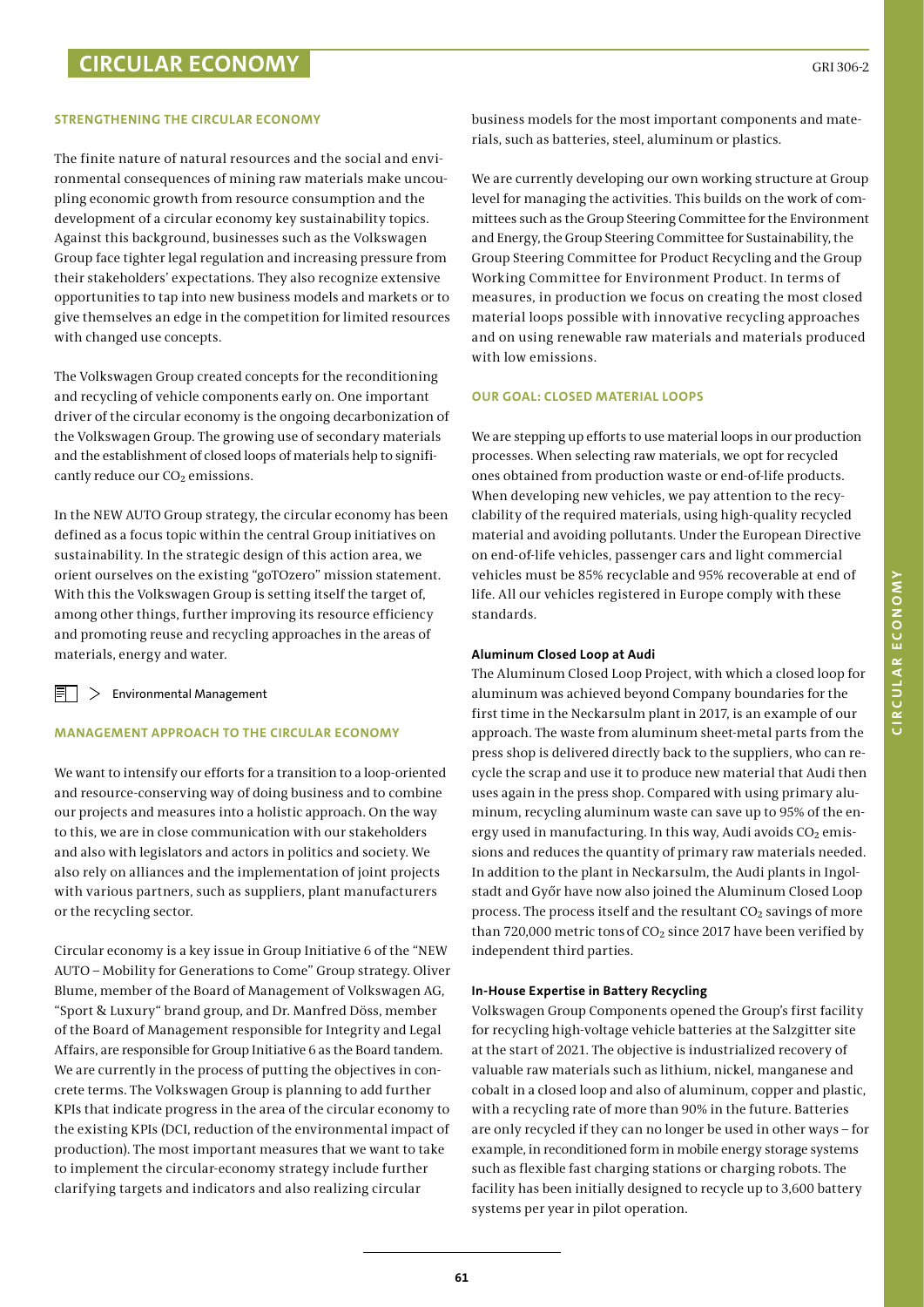The innovative and CO2-saving recycling process does not require energy-intensive melting in a blast furnace. The used battery systems are delivered, deep discharged, and dismantled. The individual parts are ground into granules in the shredder and then dried. In addition to aluminum, copper and plastics, the process mainly yields valuable "black powder" containing lithium, nickel, manganese, cobalt, and graphite, which are important raw materials for batteries. The separation and processing of the individual substances by hydrometallurgical processes – using water and chemical agents – is subsequently carried out by specialized partners. As a consequence, essential components of old battery cells can be used to produce new cathode material. The material recovered can be used to support battery cell production in the future. The CO₂ savings are calculated to be approximately 1.3 metric tons per 62-KWh battery manufactured using cathodes made from recycled material and green electricity. That is more  $CO<sub>2</sub>$  emissions than are generated during the production and logistics processes of a new ID.3.

#### **Tapping the Potential of Chemical Waste Management**

Numerous components in cars are made of plastics. Quality requirements mean that up to now, these can only be made from petroleum-based materials and usually cannot be recycled. This is because recycling of mixed plastic waste poses a major challenge, while plastics of the same type can often be mechanically recycled. Audi and the Karlsruhe Institute of Technology (KIT) have therefore set up a pilot project for chemical recycling as part of the Industrial Resource Strategies THINKTANK in order to feed such mixed plastic fractions back into a resource-conserving circular system. The plastic components are processed into pyrolysis oil by chemical recycling. This oil is of equivalent quality to petroleum products, and materials made from it are just as high quality as virgin material. In the medium term, components made from pyrolysis oil can be used again in automobiles and thus increase the proportion of sustainably manufactured components in cars.

Moreover, in the "SyKuRA" project (systematic recycling of plastics from end-of-life vehicles) Volkswagen is working on feeding the plastic components from shredder residues from end-of-life vehicles into high-quality recycling. Here, too, in addition to improved sourcing technology, it is essential to explore the possibilities of chemical recycling in the form of pyrolysis for fractions that are not mechanically recyclable. In addition to Volkswagen, the Öko-Institut, the chemical company BASF, processing specialist SICON, and the Clausthal University of Technology are also involved in the project, which is supported by the Federal Ministry of Research.

#### **Recycling Production Waste**

Any waste with recyclable content generated in production is also always systematically included in our closed-loop processes. For example, in the Volkswagen Group Components foundry in Kassel, all aluminum chips generated on the site are returned to the casting process. Around 20 metric tons of aluminum chips are produced here each day and melted down in the plant.

According to forecasts, this alternative to regular aluminum production reduces the energy requirements by around 3,250MWh per year and reduces CO₂ emissions by more than 1,400 metric tons per year. In the medium term, the foundry wants to melt down a further 40 metric tons of material from other European Volkswagen plants per day. In the long term, the quantity is set to rise to up to 80 metric tons of chips per day.

At the Volkswagen plant in Wolfsburg, plastic waste produced in the process of manufacturing tanks will in the future be prepared and used again for the production of tanks. As a result, around 1,600 metric tons of material that would otherwise be disposed of can be used in plastic tanks in this way each year. This can save the plant 2,500 metric tons of  $CO<sub>2</sub>$  and  $\epsilon$  2 million in costs of materials each year.

#### **Use of Recycled Materials in Vehicle Interiors**

Using the highest possible proportion of recyclable materials is very important for us. In a flagship project for a special ID. family model, ceiling headliner, fabrics, carpets, seats, door trim and decorative inlays, for example, are being made from sustainable material, which consists of up to 100% recycled materials, for instance PET bottles. An ID.4, for example, contains material equivalent to 140 1.5-liter PET bottles or 380 0.5-liter bottles.

#### **USE OF RENEWABLE RAW MATERIALS**

To reduce our resource consumption, we rely on raw materials from renewable sources when manufacturing our vehicles. Wherever possible, our Group brands use renewable raw materials such as the natural fibers flax, cotton, wood and cellulose. Such materials can be used if they comply with all the technical requirements and perform better than conventional materials over the life cycle. In addition, our sustainability standards apply to our suppliers. The following examples illustrate our approach.

## $\geq$  Responsibility for Supply Chains and Business

In collaboration with the Technical University of Liberec, ŠKODA has developed a sustainable, ecological material made from sugar beet pulp, which is used in dyed form in the interior of vehicles to create certain design accents. In addition, ŠKODA is working on another material based on the miscanthus reed, which will also be used in the interior of models in the future. In addition, the Group is investigating the use of other ecologically sourced materials, such as materials based on coconut fibers or rice husks.

### **RESPONSIBLE USE OF WATER**

The supply chain, in particular obtaining and processing raw materials, is responsible for the greater part of our water use. Because we cannot influence these aspects directly – despite our sustainability requirements for suppliers – we concentrate on our production sites. Of all the freshwater that we use, 49.3% (around  $15.8$  million  $m<sup>3</sup>$ ) is used by sites located in risk zones,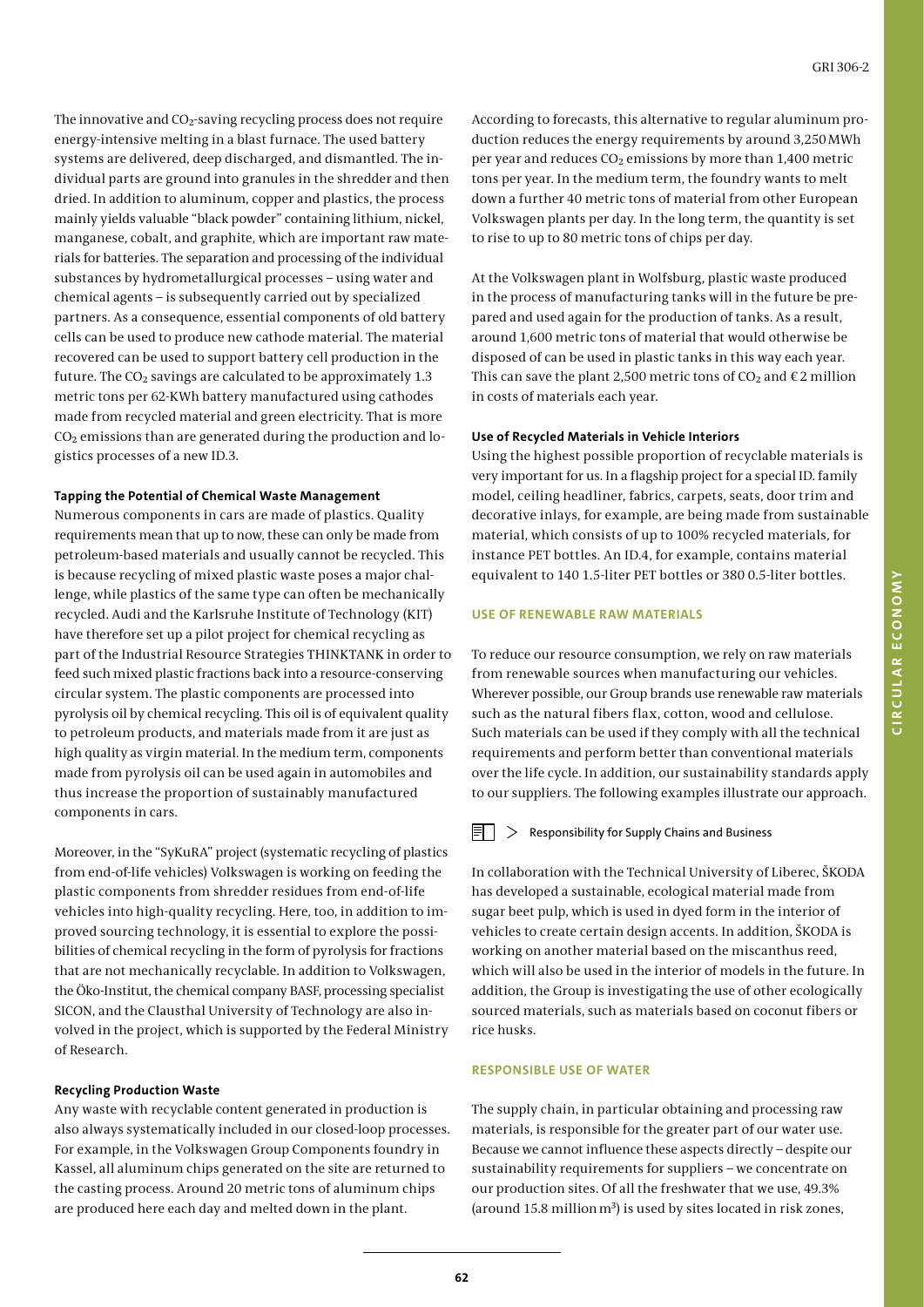i.e. regions experiencing water shortages, such as Mexico. The closed-loop circulation or recirculation of cooling and process water mean the need for freshwater and the quantity of waste water can be reduced considerably. The San José Chiapa (Mexico) Audi site, which can be considered a waste-water-free site due to closed-loop circulation, provides a good example of this. As part of our "goTOzero" concept, our sustainable water management focuses on the following areas of activity:

- Reduction of freshwater consumption and efficiency in water use, particularly in water stress areas
- Minimization of pollution and no worsening of the environmental and chemical status in the receiving waters (waters into which the treated waste water is introduced)
- Increased soil and groundwater protection when using water-polluting substances

We manage water-saving processes at our Group's locations during production in line with Group-wide specifications. In addition, Volkswagen supports the CDP Water Disclosure Project (WDP) through the transparency of its water management. In 2021, we were given the top grade of A in the WDP ranking for our sustainable water management and are thus back in the leadership index. Given our growing production figures and the integration of new sites, our Group's absolute freshwater use has increased in recent years. From 2010 to 2021, the quantity of freshwater used per vehicle decreased by 11.6% per vehicle, thanks to a wide range of recycling measures and to the introduction of manufacturing processes requiring little water. The amount of waste water produced is in line with the amount of freshwater that we use. Differences in quantities between fresh and waste water are the result of evaporation in cooling towers and during the manufacturing process.

#### **SUSTAINABLE WASTE MANAGEMENT**

Our waste strategy aims to reduce the quantity of waste we produce and to reuse unavoidable waste to create high-quality materials – i.e. to close loops. The focus is on:

- Avoiding waste creation by optimizing production and auxiliary processes and increasing material utilization levels (material efficiency)
- Reducing the quantity of waste produced by processing waste at sites
- Prioritizing the reuse of waste and reducing the quantity of waste that needs to be disposed of

In order to optimize our management of waste, we are increasingly using digital waste management systems in all German and a number of international production locations of the Volkswagen, Volkswagen Commercial Vehicles, Porsche, Audi and MAN brands. They make it easier to control waste management processes and facilitate state control of the disposal of hazardous waste.

In order to monitor waste management and recycling processes, we carry out regular cross-site, cross-brand and cross-OEM waste disposal audits in Germany and the rest of Europe. In addition, the auditors receive further training and hold regular discussions to ensure that they have a common understanding of the quality requirements associated with waste disposal services, to carry out audits of consistently high quality and to allow other OEMs and suppliers to take advantage of the findings.

We reuse waste from manufacturing, logistics, workshops and technical development to produce high-quality materials. Our Procurement Division has established a Group-wide system for recovering waste materials that can generate income – for example, paper, plastics, wood, electronic components or metal. Under the umbrella of the Zero Impact Factory initiative, we are intensifying our efforts to avoid plastic waste with the Zero Plastic Waste project. This includes not only the aforementioned project for recycling plastic waste in diesel tank production but also the future recognition of initiatives for reducing plastic waste in the Volkswagen Group's Zero Impact Factory Award. Together with the Group brands and various departments from environmental protection, logistics and the production trades, a "roundtable" has also been created. This interdisciplinary working group develops targeted strategies for minimizing the use of plastic packaging. Group-wide regulations that stipulate that any remaining plastic packaging should be recyclable were developed for this. We test innovative options for avoiding plastics here and are guided, wherever possible, by the Group sites' best practices.

# **RECYCLING OF VEHICLE PARTS AND TOOLS**

Overall, the aim of the high quality focus with a low need for repair is to give our vehicles long lives in the use phase, thus making an important contribution to resource efficiency.

The brands in the Volkswagen Group also take back many used parts from the repair shops, such as engines, transmissions or electronics, because these contain valuable raw materials. These car parts are industrially remanufactured and tested and can then be used in another car again. When they need a repair, our customers can decide whether the repair shop should install an original part – or whether it is preferable to use a Genuine Remanufactured Part. These are comparable to an original part in terms of quality but are much lower in price than new parts. Using these parts saves large amounts of raw materials, energy and CO₂. It is not just vehicle parts that are reconditioned at Volkswagen to conserve resources and save costs; production tools are too. This is what, for instance, the center of excellence for tools at the Salzgitter site is for. An average of 160,000 tools have been processed here each year since 2009 to make them suitable to return to use. This includes rotary-broaching tools, drills or cutters for manufacturing battery anodes and cathodes.